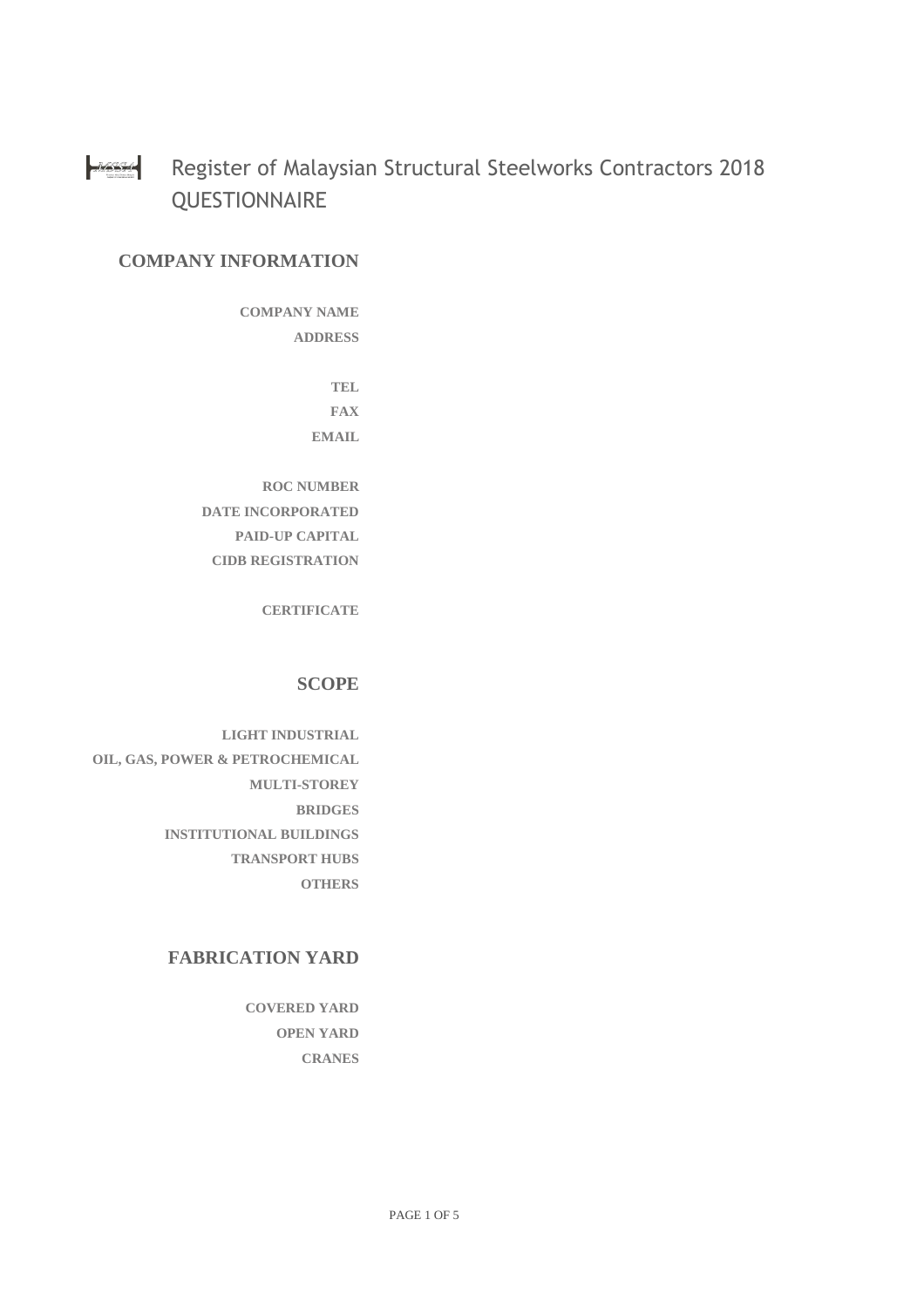Register of Malaysian Structural Steelworks Contractors 2018 14554 **QUESTIONNAIRE** 

#### **AUTOMATION**

**CUTTING & DRILLING ROBOTIC COPING PLATE PROFILING AUTO SHOT BLASTING OTHERS**

#### **WORK SCOPE**

**DESIGN SHOP DETAILING FABRICATION ERECTION**

#### **PERSONNEL**

**ENGINEERING MANAGEMENT QUALITY ASSURANCE FABRICATION ERECTION**

## **NOTABLE PROJECTS**

**PROJECT NAME**

**LOCATION CONTRACT VALUE CLIENT YEAR COMPLETED**

**PROJECT NAME LOCATION CONTRACT VALUE CLIENT YEAR COMPLETED**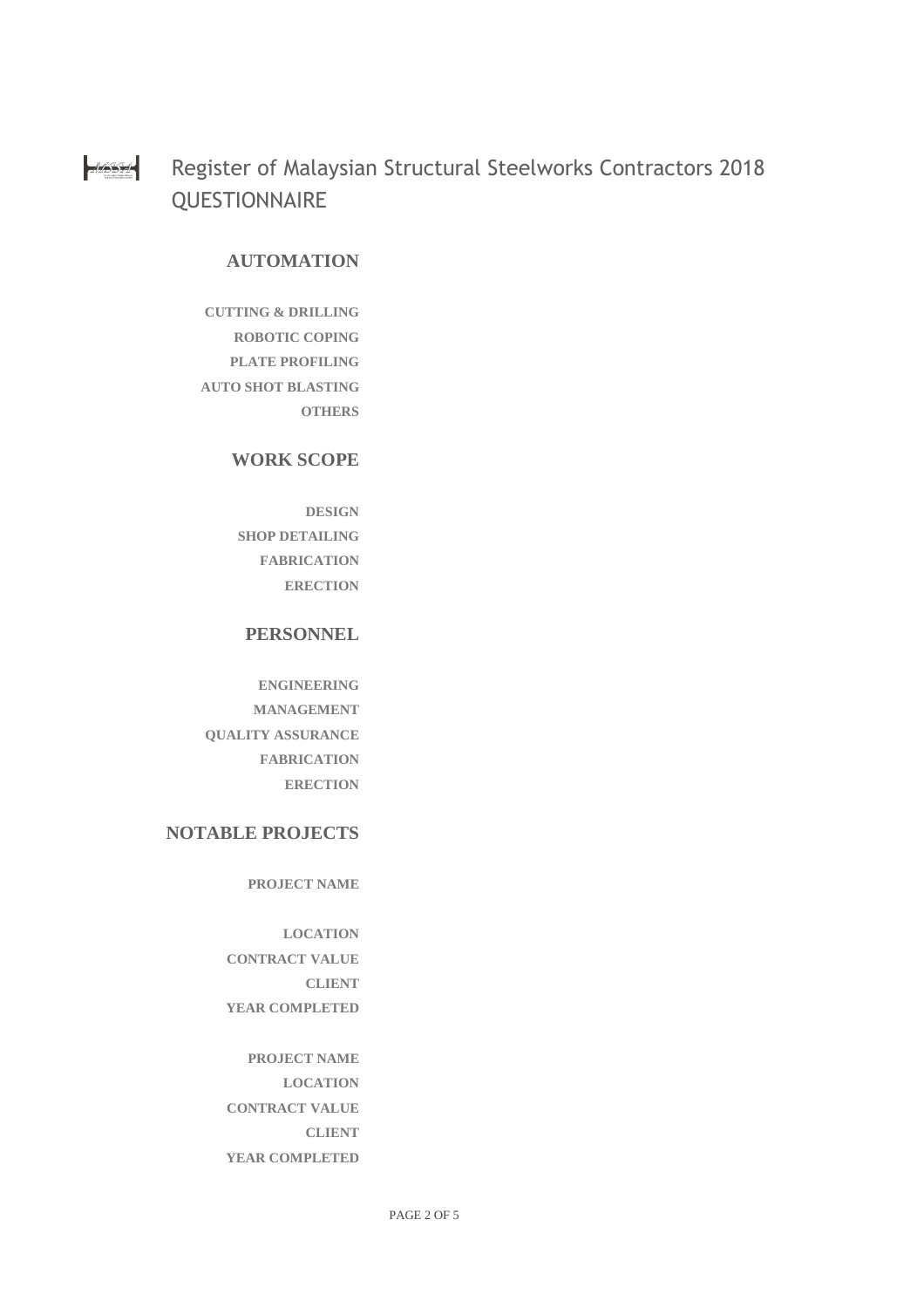14554 Register of Malaysian Structural Steelworks Contractors 2018 **QUESTIONNAIRE**

#### **NOTABLE PROJECTS**

- **PROJECT NAME LOCATION CONTRACT VALUE CLIENT YEAR COMPLETED**
- **PROJECT NAME LOCATION CONTRACT VALUE CLIENT YEAR COMPLETED**

**PROJECT NAME**

**LOCATION CONTRACT VALUE CLIENT YEAR COMPLETED**

**PROJECT NAME**

**LOCATION CONTRACT VALUE CLIENT YEAR COMPLETED**

#### **PROJECT NAME**

# **LOCATION**

**CONTRACT VALUE CLIENT YEAR COMPLETED**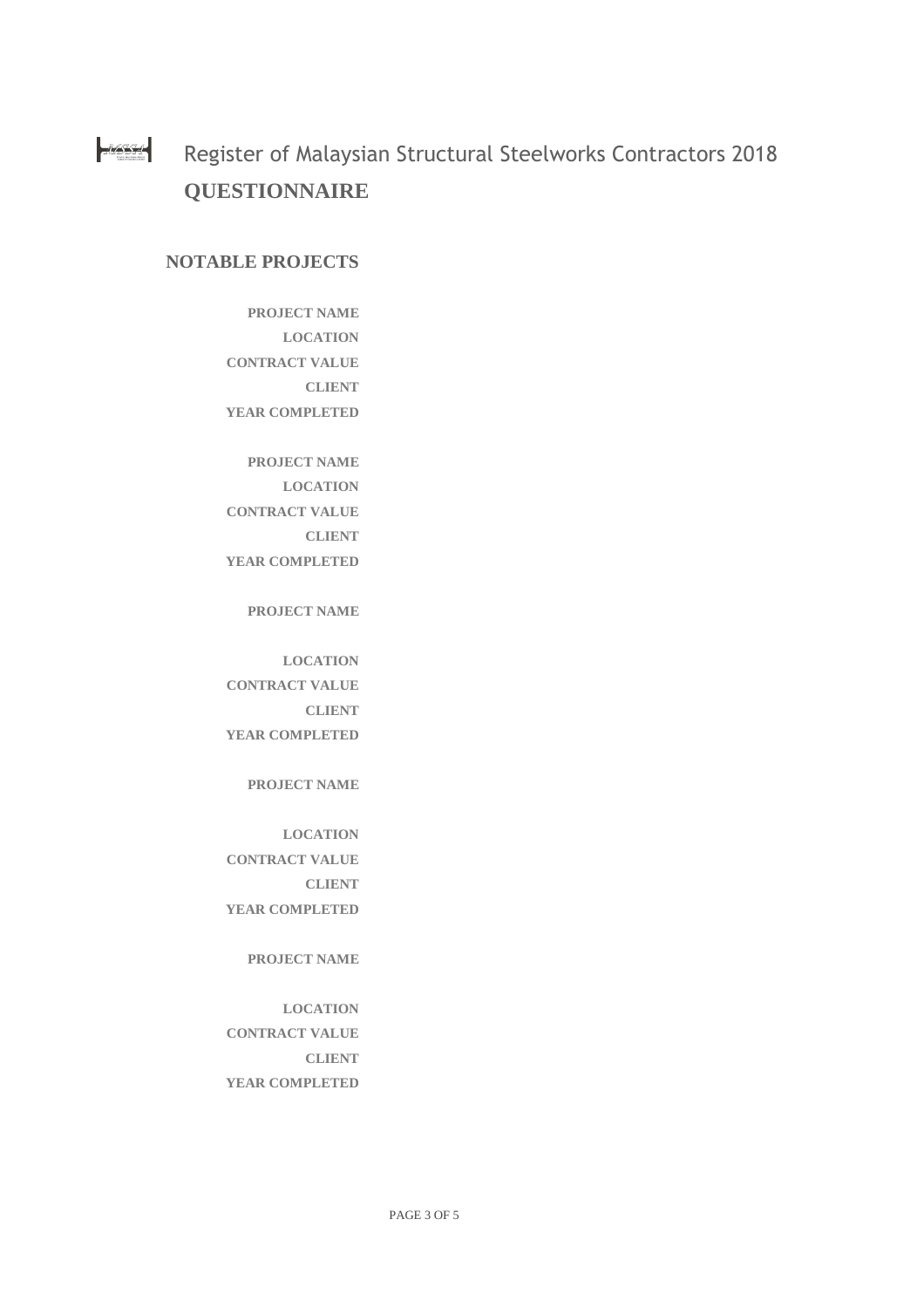#### $MSSA$ Register of Malaysian Structural Steelworks Contractors 2018 **QUESTIONNAIRE**

## **NOTABLE PROJECTS**

- **PROJECT NAME LOCATION CONTRACT VALUE CLIENT YEAR COMPLETED**
- **PROJECT NAME LOCATION CONTRACT VALUE CLIENT YEAR COMPLETED**

**PROJECT NAME**

**LOCATION CONTRACT VALUE CLIENT YEAR COMPLETED**

**PROJECT NAME**

**LOCATION CONTRACT VALUE CLIENT YEAR COMPLETED**

**PROJECT NAME LOCATION CONTRACT VALUE CLIENT**

**YEAR COMPLETED**